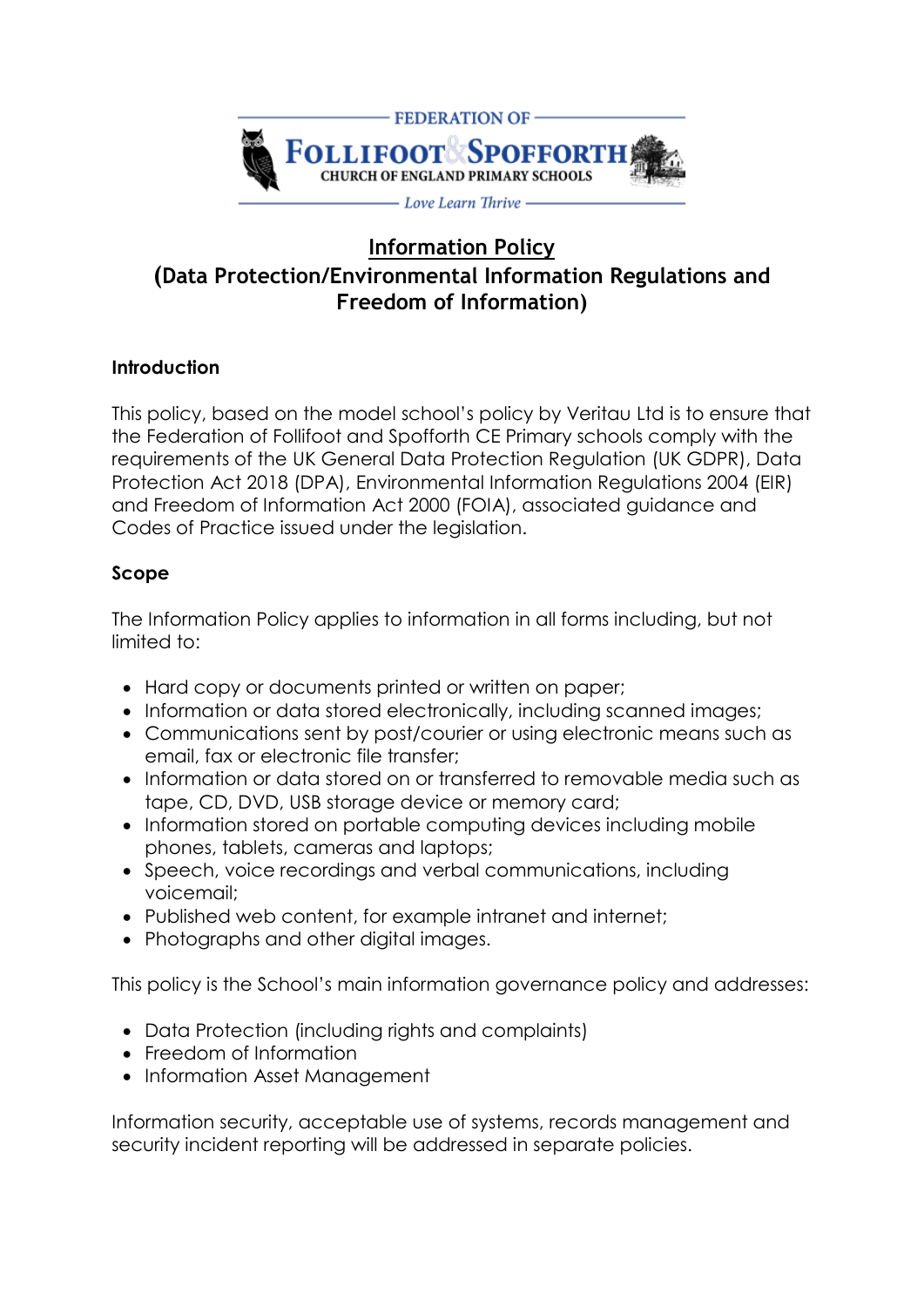## **Data Protection**

Personal data will be processed in accordance with the requirements of the UK GDPR and in compliance with the data protection principles specified in the leaislation.

The school has notified the Information Commissioner's Office that it is a Data Controller and has appointed a Data Protection Officer (DPO). Details of the DPO can be found overleaf:



The DPO is a statutory position and will operate in an advisory capacity. Duties will include:

- Acting as the point of contact for the Information Commissioner's Office (ICO) and data subjects;
- Facilitating a periodic review of the corporate information asset register and information governance policies;
- Assisting with the reporting and investigation of information security breaches
- Providing advice on all aspects of data protection as required, including information requests, information sharing and Data Protection Impact Assessments; and
- Reporting to governors on the above matters

# **Information Asset Register**

The DPO will advise the school in developing and maintaining an Information Asset Register (IAR). The register will include the following information for each asset:

- An individual information asset identification number;
- The owner of that asset:
- Description and purpose of the asset;
- Whether there is a privacy notice published for that asset;
- Format and location of the asset;
- Which officers (job titles/teams) have routine access to the information;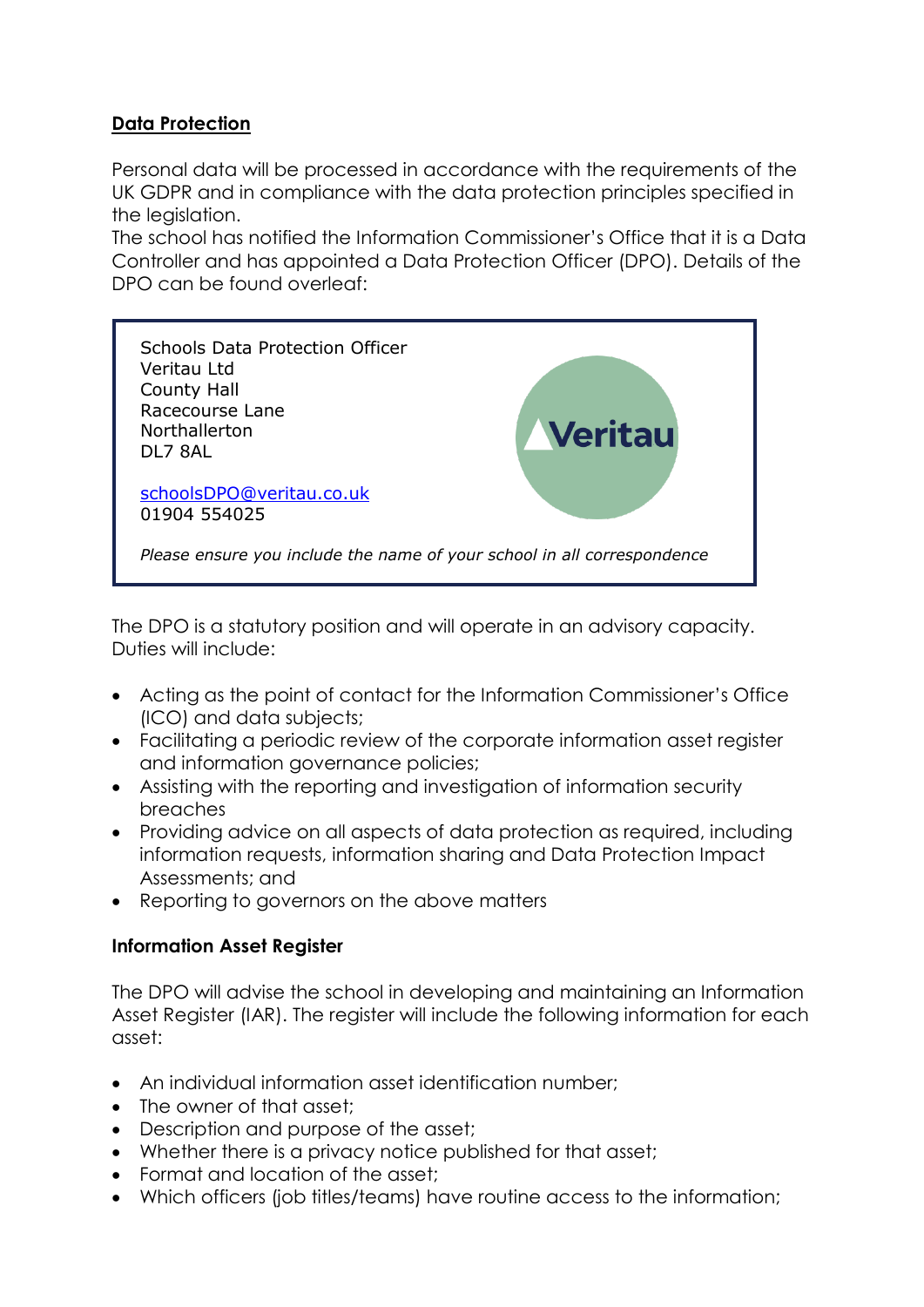- Whether there are any data sharing agreements relating to the information and the name of that agreement,
- Conditions of data processing:
- Details of any third parties contracted to process the information;
- Retention period for the asset

The IAR will be reviewed annually and the Head Teacher will inform the DPO of any significant changes to their information assets as soon as possible.

## **Information Asset Owners**

An Information Asset Owner (IAO) is the individual responsible for an information asset, understands the value of that information and the potential risks associated with it. The school will ensure that IAO's are appointed based on sufficient seniority and level of responsibility.

IAO's are responsible for the security and maintenance of their information assets. This includes ensuring that other members of staff are using the information safely and responsibly. The role also includes determining the retention period for the asset, and when destroyed, ensuring this is done so securely.

## **Training**

The school will ensure that appropriate guidance and training is given to the relevant staff, governors and other authorised school users on access to information procedures, records management and data breach procedures. Individuals will also be made aware and given training in relation to information security including using email and the internet.

The DPO will provide the School with adequate training resources and guidance materials. The DPO will be consulted, and will offer an adequacy opinion, if the School opts to use a third party training provider.

The School will maintain a 'training schedule' which will record when employees have completed an information governance training module and when a refresher is due to be completed.

The school will ensure that any third party contractors have adequately trained their staff in information governance by carrying out the appropriate due diligence.

#### **Privacy notices**

Federation of Follifoot and Spofforth CE Primary Schools will provide a privacy notice to data subjects each time it obtains personal information from or about that data subject. Our main privacy notice will be displayed on the school's website in an easily accessible area. This notice will also be provided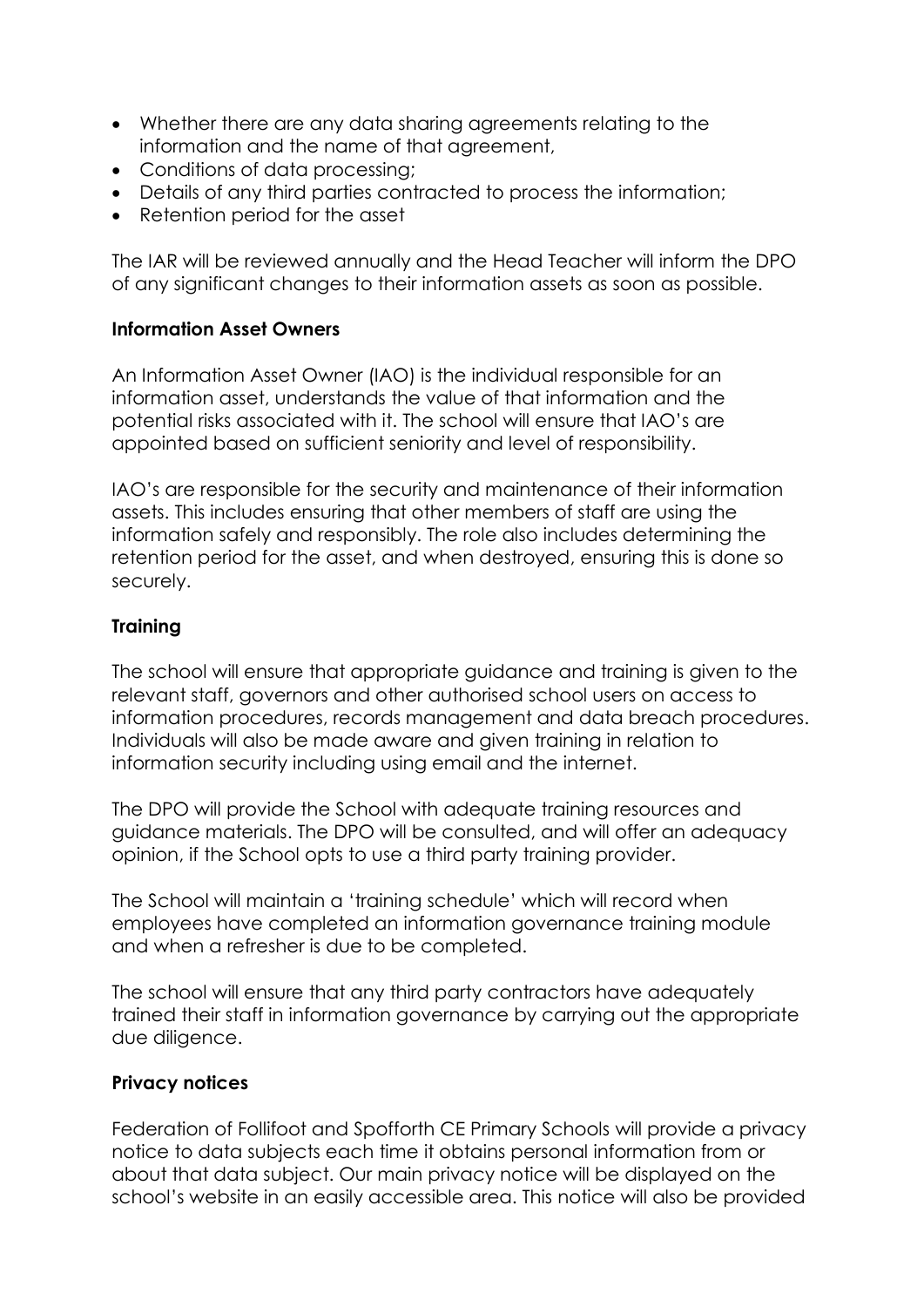in a hard copy to pupils and parents at the start of their time at the School within their information pack.

A privacy notice for employees will be provided at commencement of their employment with the school. Specific privacy notices will be issued where the data subject requires more information about specific processing (e.g. school trips, projects).

Privacy notices will be cleared by the DPO prior to being published or issued. A record of privacy notices shall be kept on the school's Information Asset Register.

#### **Information sharing**

In order to efficiently fulfil our duty of education provision it is sometimes necessary for the school to share information with third parties. Routine and regular information sharing arrangements will be documented in our main privacy notice (as above). Any adhoc sharing of information will be done in compliance with our legislative requirements.

## **Data Protection Impact Assessments (DPIAs)**

The school will conduct a data protection impact assessment for all new projects involving high risk data processing as defined by the UK GDPR. This assessment will consider the privacy risks and implications of new projects as well as providing solutions to the identified risks.

The DPO will be consulted at the start of a project and will advise whether a DPIA is required. If it is agreed that a DPIA will be necessary, then the DPO will assist with the completion of the assessment, providing relevant advice.

#### **Retention periods**

Retention periods will be determined by any legal requirement, best practice or national guidance, and lastly the organisational necessity to retain the information. In addition IAOs will take into account the Limitation Act 1980, which provides timescales within which action may be taken for breaches of the law, when determining retention periods.

The School has opted to adopt the retention schedule suggested by the Information and Records Management Society (IRMS).

#### **Destruction of records**

Retention periods for records are recorded in the school's IAR. When a record reaches the end of its retention period the IAO will arrange for the records, both electronic and paper to be destroyed securely. Provisions to destroy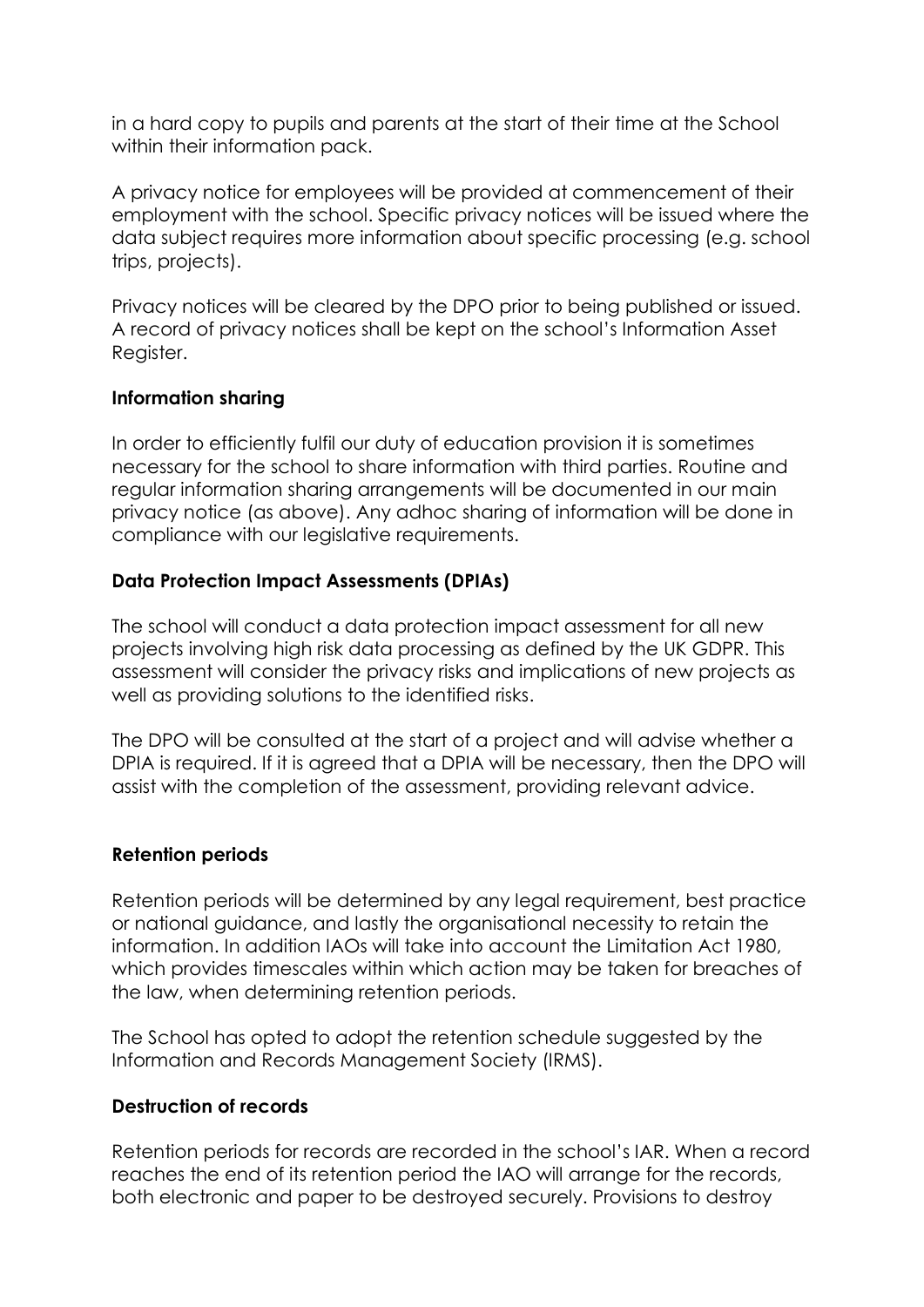paper information securely include cross cutting shredders and confidential waste bins.

Advice in regards to the secure destruction of electronic media will be sought from relevant IT support.

A record should be retained of all files destroyed including, where relevant:

- File reference number,
- Description of file,
- Date of disposal,
- Method of disposal,
- Officer who destroyed record

## **Third party Data Processors**

All third party contractors who process data on behalf of the school must be able to provide assurances that they have adequate data protection controls in place to ensure that the data they process is afforded the appropriate safeguards. Where personal data is being processed, there will be a written contract in place with the necessary data protection clauses contained.

Relevant senior leadership may insist that any data processing by a third party ceases immediately if it believes that that third party has not got adequate data protection safeguards in place. If any data processing is going to take place outside of the EEA then the Data Protection Officer must be consulted prior to any contracts being agreed.

# **Access to information**

*Requests for information under the Freedom of Information Act 2000 and Environmental Information Regulations 2004*

Requests under this legislation should be made to the headteacher via: [office@ffspschools.co.uk](mailto:office@ffspschools.co.uk)

The Headteacher is responsible for:

- Deciding whether the requested information is held;
- Locating, retrieving or extracting the information;
- Considering whether any exemption might apply, and the balance of the public interest test;
- Preparing the material for disclosure and drafting the response;
- Seeking any necessary approval for the response; and
- Sending the response to the requester

FOIA requests should be made in writing. Please note that we will only consider requests which provide a valid name and address and we will not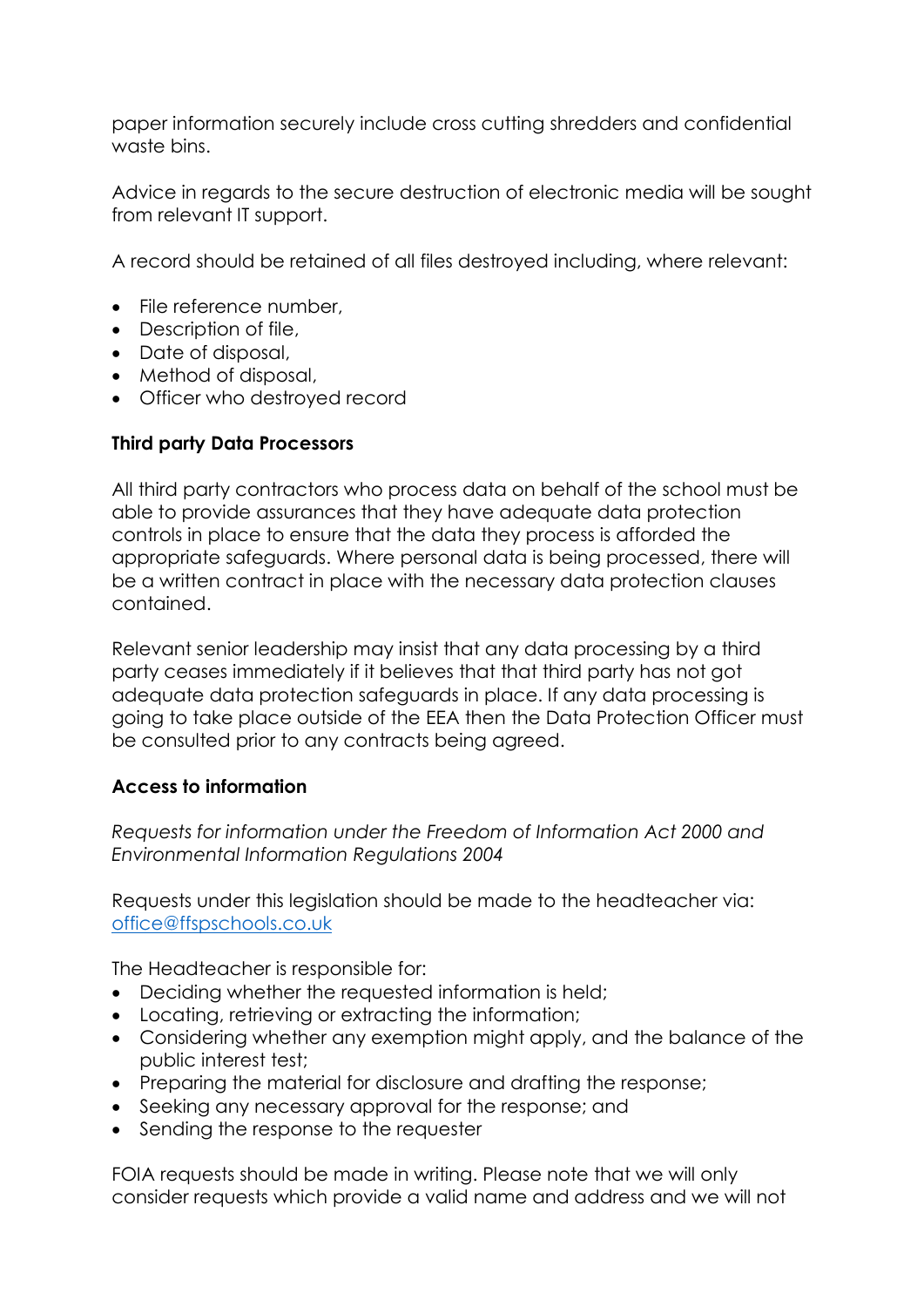consider requests which ask us to click on electronic links. EIR requests can be made verbally, however we will endeavour to follow this up in writing with the requestor to ensure accuracy.

Each request received will be acknowledged within 5 school days. The Chair of Governors and Head Teacher will jointly consider all requests where a public interest test is applied or where there is any doubt on whether an exemption should be applied. In applying the public interest test they will:

- Document clearly the benefits of both disclosing or withholding the requested information; and
- Where necessary seek guidance from previous case law in deciding where the balance lies
- Consult the DPO

Reasons for disclosing or not disclosing will be reported to the next Federation Governing Board meeting.

We have adopted the Information Commissioner's model publication scheme for schools and will publish as much information as possible on our website in the interests of transparency and accountability.

We will charge for supplying information at our discretion, in line with current regulations. If a charge applies, written notice will be given to the applicant and payment must be received before the information is supplied. We will follow our Local Authority's charging regime for FOI/EIR. We will adhere to the required FOI/EIR timescales, and requests will be answered within 20 **school days.**

#### *Requests for information under the UK GDPR- Subject Access Requests*

#### **Requests under this legislation should be made to the headteacher via office@ffspschools.co.uk**

Any member of staff/governor may receive a request for an individual's personal information. Whilst the UK GDPR does not require such requests to be made in writing, applicants are encouraged where possible to do so; applicants who require assistance should seek help from the school. Requests will be loaged with the Headteacher via office@ffspchools.co.uk and acknowledged within 5 days.

We must be satisfied as to your identity and may have to ask for additional information such as:

- Valid Photo ID (driver's licence, passport etc);
- Proof of Address (Utility bill, council tax letter etc);
- further information for the school to be satisfied of the applicant's identity;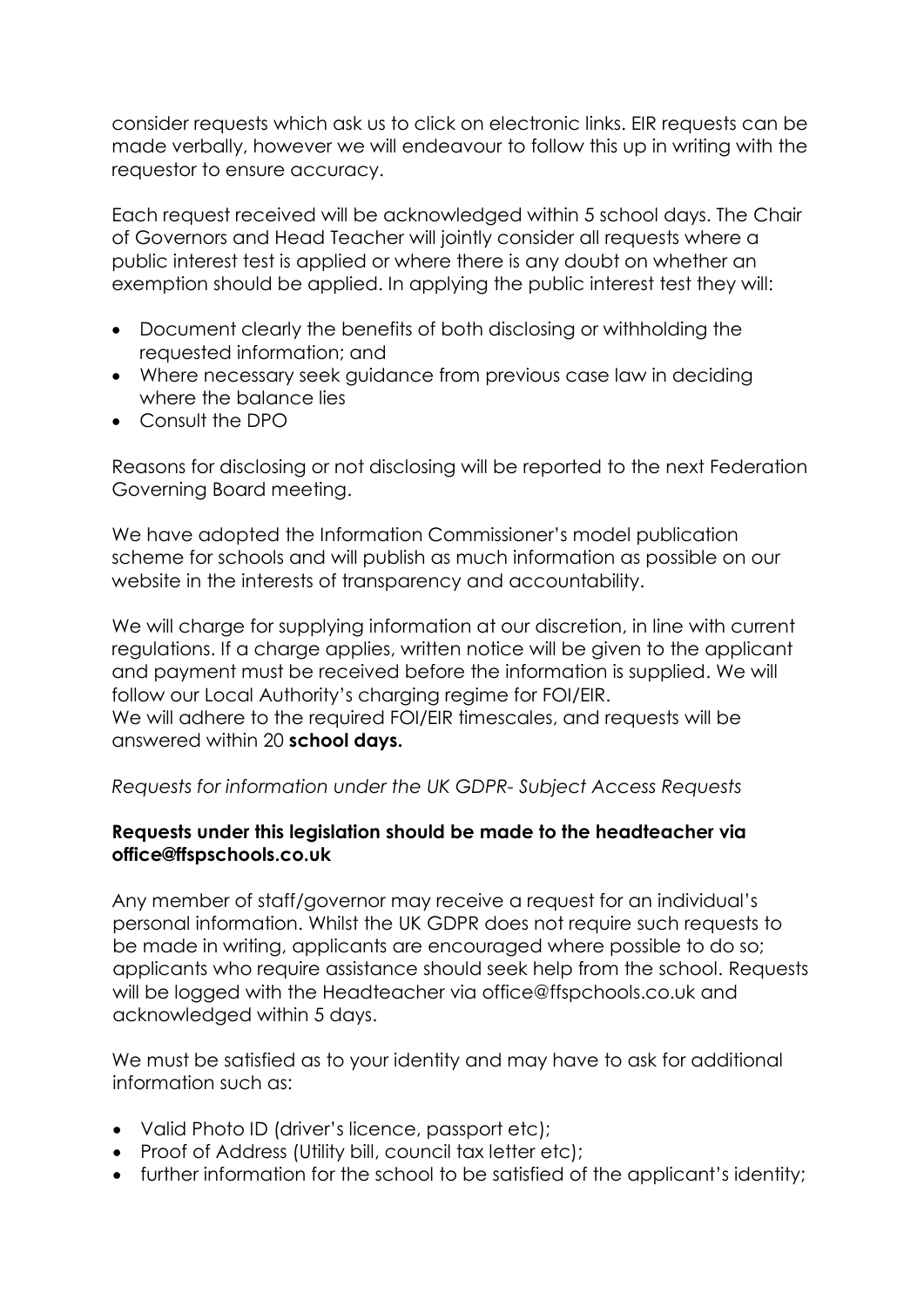Only once the school is satisfied of the requestor's identity and has sufficient information on which to respond to the request will it be considered valid. We will then respond to your request within the statutory timescale of One Calendar Month.

The school can apply a discretionary extension of up a further two calendar months to comply with the request if the requested information would take a considerable amount of time to collate, redact, and prepare for disclosure due to either the complexity or voluminous nature of the records. If we wish to apply an extension we will firstly seek guidance from our DPO, then inform the applicant of the extension within the first calendar month of receiving the request. This extension period will be kept to a minimum and will not be used as a way of managing workloads. In very limited cases we may also refuse a request outright as 'manifestly unreasonable' if we would have to spend an unjustified amount of time and resources to comply.

Should we think any exemptions are necessary to apply we will seek guidance from our DPO to discuss their application.

**Requests received from parents asking for information held within the pupil's Education Record will be dealt with under the Education (Pupil Information)(England) Regulations 2005. Any charges which arise from this request will be applied at our discretion.** 

# **Data Subject rights**

As well as a right of access to information, data subjects have a series of other rights prescribed by the UK GDPR including:

- Right to rectification
- Right to erasure
- Right to restrict processing
- Rights in relation automated decision making and profiling

All requests exercising these rights must be in writing and forwarded to the Headteacher via [office@ffspschools.co.uk](mailto:office@ffspschools.co.uk) who will acknowledge the request and respond within one calendar month. Advice regarding such requests will be sought from our DPO.

A record of decisions made in respect of the request will be retained, recording details of the request, whether any information has been changed, and the reasoning for the decision made.